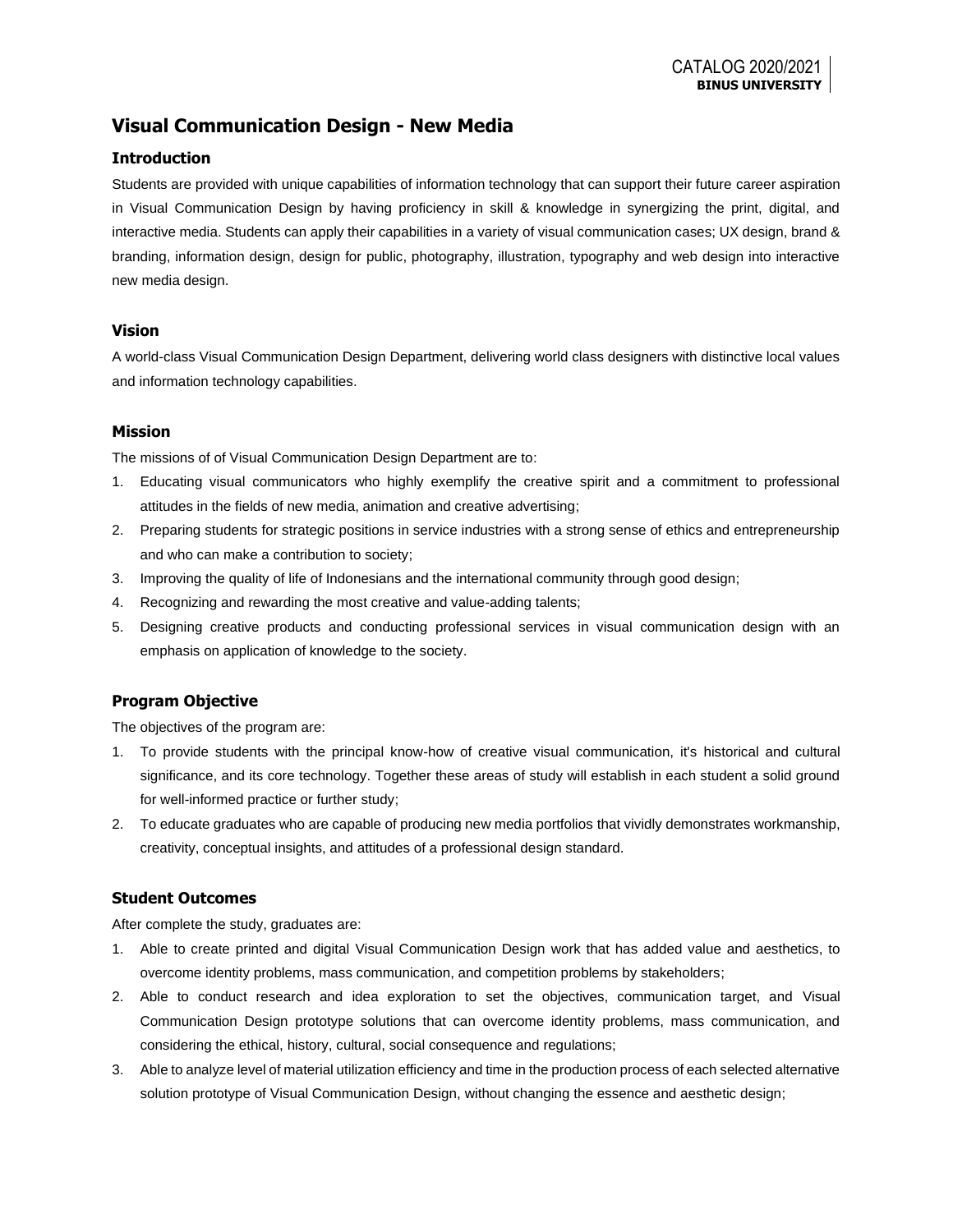- 4. Able to communicate Visual Communication Design prototype alternative solutions independently or groups in verbal form, graphical, written, and communicative models with analog or digital techniques by selected appropriate communication rules;
- 5. Able to build a business in visual communication field;
- 6. Able to design Visual Communication Design works by promoting cultural values and local ingenious as the children's nation identity;
- 7. Able to utilize Information and Communication Technology project's need so that can improve organizational performance;
- 8. Able to produce visual communication problems and producing new media design solutions;
- 9. Able to apply interdisciplinary knowledge and skills in developing alternative solutions for problem-solving.

### **Prospective Career of the Graduates**

- 1. UX Designer
- 2. Brand Designer
- 3. Visual Storyteller in Publishing Design
- 4. Surface Packaging Designer
- 5. Game Design Visualizer
- 6. Visual Identity Designer
- 7. Graphic Designer
- 8. Illustrator
- 9. Photographer
- 10. In-house Designer
- 11. Government & NGO Institutions
- 12. Media & News Broadcast Studio
- 13. Corporate & Retail Industry

### **Curriculum**

New Media Program of Visual Communication Design – School of Design implements the 3+1 Enrichment Program with the fundamental mindset to ensure the future career of the students to become the future creative entrepreneur and ready to enter the creative industry. The Enrichment Program will be on the 6th and 7th semesters with 5 different tracks; internship for industry experience, community development in social issues, entrepreneurship to build start-up business, research and study abroad to enrich the cultural experience. After completing the 3+1 Enrichment Program, students have refined their experiences in hard skill and have improved greatly in their soft skill. 1 year of hands-onthe field design experience in implementing the knowledge they acquired during their study, will become the student's point of departure to achieve their future career aspiration.

Students start the study in the early stages trained as a visual hard skill and visual language vocabulary. The study program will continue with using the hard skill and visual language in different cases in interactive new media design. At the end of the study, the students will create a holistic visual communication design project with visual design-based solution for real issues in society.

New Media Program strives for the student to have a global mindset, open-minded in collaboration, tech-savvy and passionate in Indonesia's local values as Indonesia's distinctive competitive advantage in recent connected network society.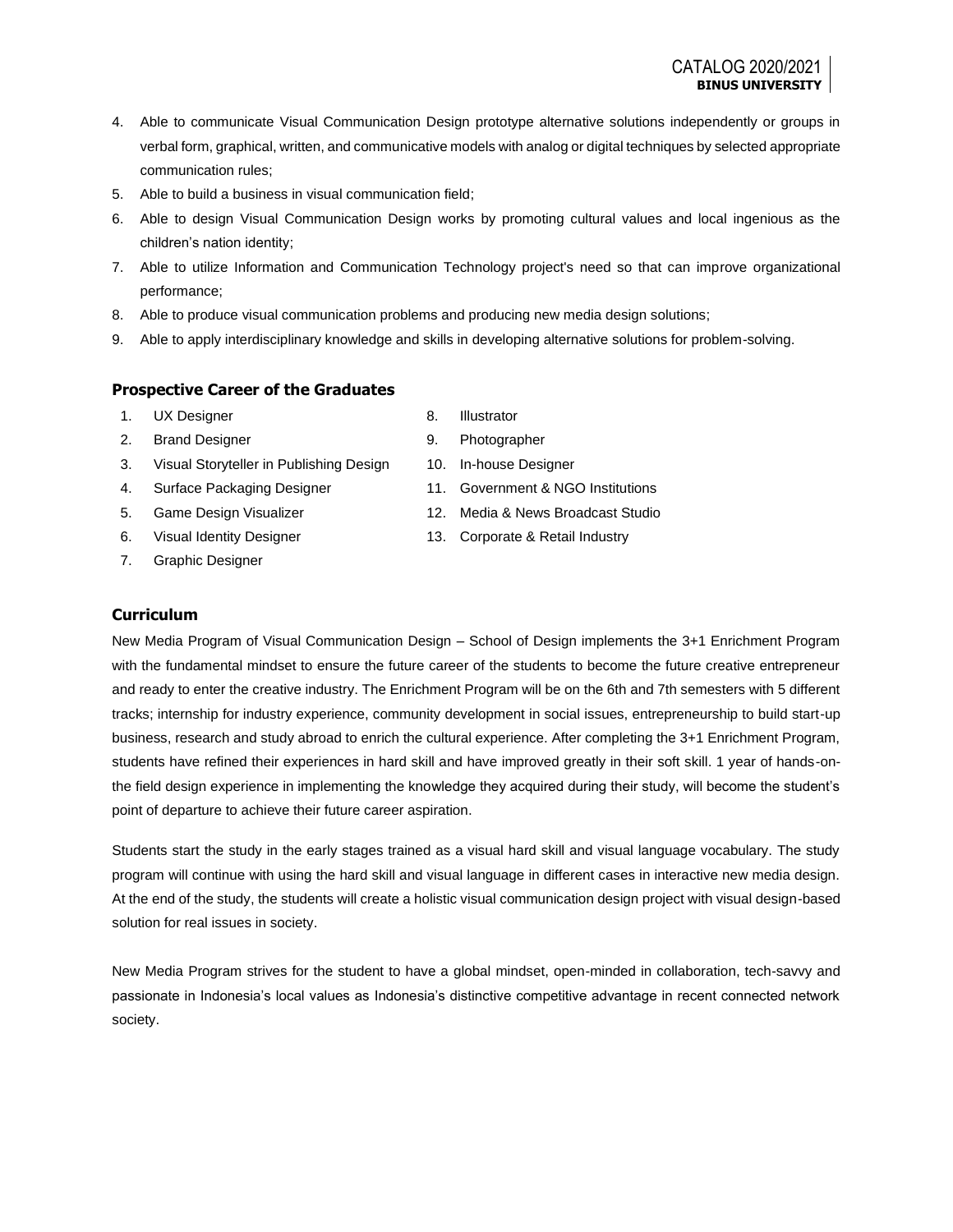|  | <b>Course Structure</b> |
|--|-------------------------|
|--|-------------------------|

| Sem            | Code                         | <b>Course Name</b>                                | <b>SCU</b>     | <b>Total</b>                     |
|----------------|------------------------------|---------------------------------------------------|----------------|----------------------------------|
|                | CHAR6013                     | Character Building: Pancasila                     | 2              |                                  |
|                | <b>DSGN6648</b>              | Computer Graphic I*                               | 4              |                                  |
|                | <b>DSGN6646</b>              | Material and Colors in Visual Design**            | 4              |                                  |
|                | <b>DSGN6647</b>              | Drawing for Design**                              | 4              |                                  |
| 1              | <b>DSGN6658</b>              | Typography                                        | $\overline{4}$ | 20                               |
|                |                              | <b>English University Courses I</b>               |                |                                  |
|                | <b>ENGL6128</b>              | English in Focus                                  | $\overline{2}$ |                                  |
|                | <b>ENGL6130</b>              | <b>English for Business Presentation</b>          | $\overline{c}$ |                                  |
|                | <b>CHAR6014</b>              | Character Building: Kewarganegaraan               | $\overline{2}$ |                                  |
|                | <b>DSGN6735</b>              | Visual Communication Design I**                   | $\overline{4}$ |                                  |
|                | <b>DSGN6742</b>              | Advanced Typography <sup>*&amp;**</sup>           | 4              |                                  |
|                | <b>DSGN6731</b>              | Computer Graphic II                               | 4              |                                  |
| $\overline{2}$ | <b>ENTR6509</b>              | Entrepreneurship: Ideation                        | $\overline{c}$ | 20                               |
|                | <b>LANG6027</b>              | Indonesian                                        | 2              |                                  |
|                |                              | <b>English University Courses II</b>              |                |                                  |
|                | <b>ENGL6129</b>              | <b>English Savvy</b>                              | $\overline{2}$ |                                  |
|                | <b>ENGL6131</b>              | <b>English for Written Business Communication</b> | $\overline{2}$ |                                  |
|                | CHAR6015                     | Character Building: Agama                         | $\overline{c}$ |                                  |
|                | <b>DSGN6165</b>              | Western Art Review*                               | 2              |                                  |
|                | <b>DSGN6645</b>              | Eastern Art Review*                               | $\overline{c}$ |                                  |
| 3              | <b>DSGN6732</b>              | Photography                                       | 4              | 22                               |
|                | <b>DSGN6736</b>              | Visual Communication Design II                    | $\overline{4}$ |                                  |
|                | <b>DSGN6734</b>              | <b>Illustration Design***</b>                     | 4              |                                  |
|                | <b>DSGN6744</b>              | 3D Art and Interaction                            | 4              |                                  |
|                | <b>DSGN6287</b>              | Visual Communication Design Reviews**             | 2              |                                  |
|                | ARTS6015                     | Aesthetics                                        | $\overline{2}$ |                                  |
|                | <b>DSGN6743</b>              | Digital Graphic Reproduction**                    | 4              |                                  |
| 4              | <b>DSGN6688</b>              | Visual Making Project***                          | 4              | 20                               |
|                | <b>DSGN6876</b>              | Creative Design Workshop                          | 4              |                                  |
|                | <b>MDIA6056</b>              | New Media <sup>*&amp;**</sup>                     | 4              |                                  |
|                | <b>DSGN6883</b>              | Visual Communication Design III**                 | 4              |                                  |
|                | <b>DSGN6656</b>              | Design Methods                                    | 4              |                                  |
| 5              | <b>DSGN6879</b>              | Design and Digital Media*                         | 4              | 18                               |
|                | <b>ENTR6511</b>              | Entrepreneurship: Market Validation               | $\overline{2}$ |                                  |
|                | <b>Free Electives</b>        |                                                   | 4              |                                  |
| 6              | <b>Enrichment Program I</b>  |                                                   | 20             | 20                               |
| $\overline{7}$ | <b>Enrichment Program II</b> |                                                   | 20             | 20                               |
| 8              | <b>DSGN6591</b>              | <b>Thesis</b>                                     | 6              | 6                                |
|                |                              |                                                   |                | <b>Total Credits 146 Credits</b> |

*\*) This course is delivered in English*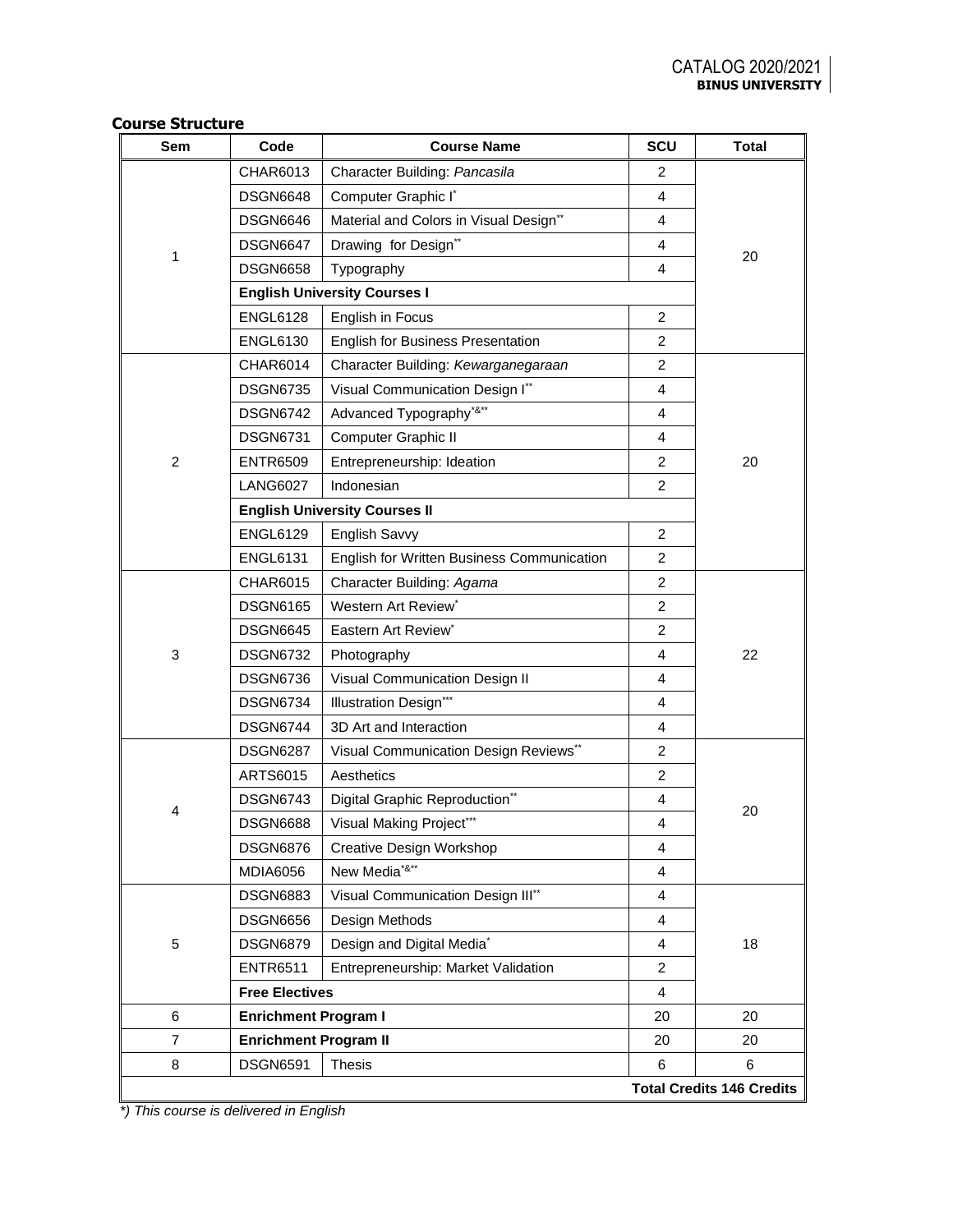*\*\*) Global Learning System Course*

*\*\*\*) Entrepreneurship Embedded*

*For Free Electives, students are required to choose from the list of Free Electives in Appendix.*

#### **English University Courses:**

- *-) For 1st Semester: English University Courses I, students with Binus University English Proficiency Test score less than 500 will take English in Focus, and student with test score greater than or equal to 500 will take English for Business Presentation.*
- *-) For 2nd Semester: English University Courses II, students with Binus University English Proficiency Test score less than 500 will take English Savvy, and students with test score greater than or equal to 500 will take English for Written Business Communication.*
- *-) Students must pass English Savvy with a minimum Grade of C.*

#### **Enrichment Program I (6th Semester) & Enrichment Program II (7th Semester):**

-) *Student will take one of enrichment program tracks (off campus). See enrichment appendix for the tracks detail.*

| <b>No</b>      | <b>Course Owner</b><br><b>Department</b>       | <b>Course</b><br>Code | <b>Course Name</b>                                  | SCU            | <b>Semester</b> |
|----------------|------------------------------------------------|-----------------------|-----------------------------------------------------|----------------|-----------------|
| 1              | <b>Business Creation</b>                       | <b>ENTR6494</b>       | <b>Managing Growing Business</b>                    | $\overline{2}$ | 5               |
| $\overline{2}$ | <b>Business</b><br>Management                  | <b>MGMT6365</b>       | Current Issue in Service Business and<br>Technology | $\overline{c}$ | 5               |
| 3              | International<br><b>Business</b><br>Management | <b>BUSS7009</b>       | <b>Export-Import Cost Management</b>                | $\overline{c}$ | 5               |
| 4              | Management                                     | <b>BUSS6069</b>       | <b>Business Simulation</b>                          | $\overline{2}$ | 5               |
| 5              | Management                                     | <b>BUSS6163</b>       | <b>Organization Development Strategy</b>            | $\overline{c}$ | 5               |
| 6              | Management                                     | <b>MGMT6029</b>       | Knowledge Management                                | $\overline{2}$ | 5               |
| $\overline{7}$ | Management                                     | MGMT6063              | <b>Strategic Management</b>                         | $\overline{2}$ | 5               |
| 8              | Management                                     | <b>MGMT6145</b>       | <b>Compensation and Performance</b><br>Management   | $\overline{2}$ | 5               |
| 9              | Management                                     | <b>MGMT6297</b>       | <b>Operations Management</b>                        | $\overline{4}$ | 5               |
| 10             | Management                                     | MGMT6341              | Strategic Management                                | 4              | 5               |
| 11             | Marketing<br>Communication                     | COMM6523              | Corporate Event Management                          | 2/2            | 5               |
| 12             | Marketing<br>Communication                     | COMM6541              | Digital Corporate Communication                     | 2/2            | 5               |
| 13             | Marketing<br>Communication                     | <b>COMM6542</b>       | Event Management for Brand                          | 2/2            | 5               |
| 14             | Marketing<br>Communication                     | COMM6543              | Digital Brand Communicaton                          | 2/2            | 5               |
| 15             | Tourism                                        | <b>TRSM6141</b>       | Tourism Destination and Planning<br>Management      | 4              | 5               |
| 16             | Tourism                                        | <b>TRSM6208</b>       | Tourism Innovation and Product<br>Development       | $\overline{4}$ | 5               |
| 17             | Tourism                                        | <b>TRSM6196</b>       | <b>Tourism Community Empowerment</b>                | $\overline{2}$ | 5               |
| 18             | Architecture                                   | <b>ARCH6047</b>       | <b>Behavior in Architecture</b>                     | $\overline{2}$ | 5               |

#### **Appendix: Free Electives (5th Semester)**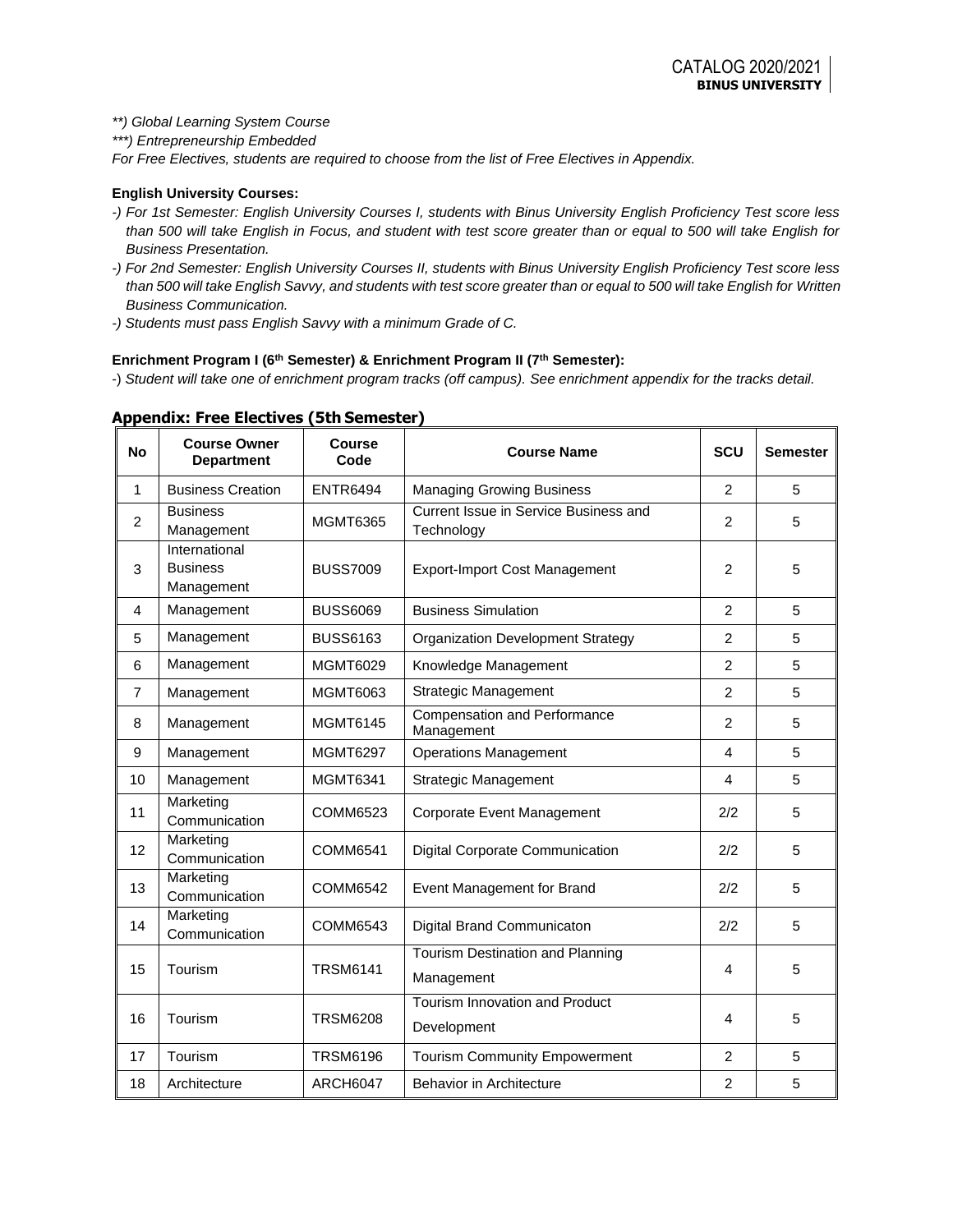| <b>No</b> | <b>Course Owner</b><br><b>Department</b>     | <b>Course</b><br>Code | <b>Course Name</b>                             | SCU            | <b>Semester</b> |
|-----------|----------------------------------------------|-----------------------|------------------------------------------------|----------------|-----------------|
| 19        | Architecture                                 | ARCH6061              | Sustainable Architecture                       | 2              | 5               |
| 20        | Architecture                                 | <b>ARCH6129</b>       | <b>Urban Housing</b>                           | 4              | 5               |
| 21        | Computer<br>Engineering                      | CPEN6232              | <b>Cloud Technology Practice</b>               | $\overline{2}$ | 5               |
| 22        | <b>Business Law</b>                          | <b>LAWS6056</b>       | Legal Research Methods                         | $\overline{2}$ | 5               |
| 23        | <b>Business Law</b>                          | <b>LAWS6167</b>       | Legal Philosophy & Professional Ethics         | $\overline{2}$ | 5               |
| 24        | <b>Business Law</b>                          | <b>LAWS6172</b>       | <b>Environmental and Natural Resources Law</b> | $\overline{2}$ | 5               |
| 25        | <b>Chinese Literature</b>                    | <b>CHIN6157</b>       | Chinese Business for Etiquette (Beginner)      | 4              | 5               |
| 26        | <b>Chinese Literature</b>                    | <b>CHIN6158</b>       | Chinese Business in Daily Communication        | 4              | 5               |
| 27        | <b>Chinese Literature</b>                    | CHIN6159              | <b>Chinese Character Writing</b>               | $\overline{2}$ | 5               |
| 28        | <b>English Literature</b>                    | <b>ENGL6158</b>       | Writing for Children and Young Adults          | $\overline{2}$ | 5               |
| 29        | International<br><b>Relations</b>            | <b>INTR6161</b>       | Political Economy of Global Media              | 2              | 5               |
| 30        | International<br><b>Relations</b>            | <b>INTR6162</b>       | Multiculturalism and Digital Society           | 2              | 5               |
| 31        | Psychology                                   | <b>PSYC6123</b>       | <b>Educational Psychology</b>                  | $\overline{2}$ | 5               |
| 32        | Psychology                                   | <b>PSYC6127</b>       | Indigenous Psychology                          | 4              | 5               |
| 33        | Mobile Application &<br>Technology           | <b>MOBI6057</b>       | Wearable Technology                            | 2              | 5               |
| 34        | <b>Computer Science</b>                      | <b>COMP6176</b>       | Human and Computer Interaction                 | 2/2            | 5               |
| 35        | <b>Computer Science</b>                      | <b>COMP6232</b>       | Human and Computer Interaction                 | 2/2            | 5               |
| 36        | <b>Computer Science</b>                      | <b>COMP6578</b>       | Information Visualization                      | 2              | 5               |
| 37        | <b>Computer Science</b>                      | COMP8129              | <b>User Experience</b>                         | 2/2            | 5               |
| 38        | Animation                                    | <b>DSGN6689</b>       | Concept Art & Production Design                | 2              | 5               |
| 39        | Film                                         | <b>FILM6119</b>       | Audiences & Fan Culture                        | 4              | 5               |
| 40        | <b>Business</b><br>Information<br>Technology | <b>ISYS6579</b>       | Knowledge-Based AI: Cognitive Systems          | 4              | 5               |
| 41        | <b>Information Systems</b>                   | <b>ISYS6196</b>       | <b>Business Analytics</b>                      | 2              | 5               |
| 42        | <b>Information Systems</b>                   | <b>ISYS6199</b>       | Data & Text Mining                             | 4              | 5               |
| 43        | <b>Information Systems</b>                   | <b>ISYS6202</b>       | Social Informatics                             | 4              | 5               |
| 44        | <b>Information Systems</b>                   | <b>ISYS8066</b>       | <b>Business Process Management</b>             | 4              | 5               |
| 45        | <b>Information Systems</b>                   | <b>RSCH6466</b>       | Research Methodology                           | 4              | 5               |
| 46        | New Media                                    | <b>DSGN6676</b>       | Service Design                                 | 4              | 5               |
| 47        | New Media                                    | <b>DSGN6675</b>       | Digital Design Exploration                     | 4              | 5               |
| 48        | New Media                                    | <b>DSGN6673</b>       | <b>Experimental Print Design</b>               | 4              | 5               |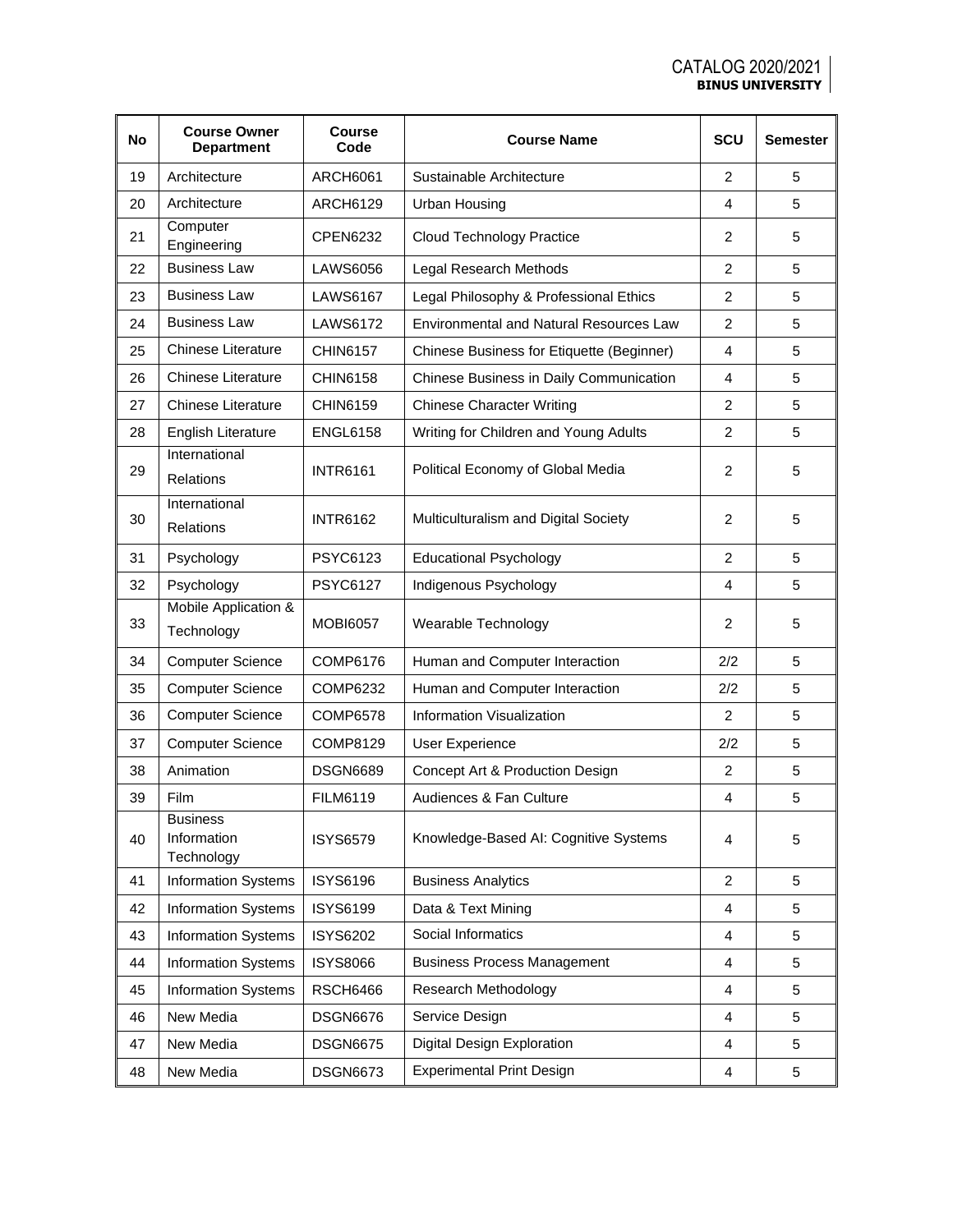## **Enrichment Track Scheme**

|                |    | Semester 6                                    |           | <b>Semester 7</b> |           |     |    |           |           |    |           |     |
|----------------|----|-----------------------------------------------|-----------|-------------------|-----------|-----|----|-----------|-----------|----|-----------|-----|
| <b>Track</b>   | IN | <b>RS</b>                                     | <b>EN</b> | <b>CD</b>         | <b>SA</b> | etc | IN | <b>RS</b> | <b>EN</b> | CD | <b>SA</b> | etc |
|                | v  |                                               |           |                   |           |     | v  |           |           |    |           |     |
| $\overline{2}$ |    | $\mathsf{v}$                                  |           |                   |           |     | v  |           |           |    |           |     |
| 3              |    |                                               | $\vee$    |                   |           |     | v  |           |           |    |           |     |
| 4              |    |                                               |           | v                 |           |     | v  |           |           |    |           |     |
| 5              |    |                                               |           |                   | v         |     | v  |           |           |    |           |     |
| 6              | v  |                                               |           |                   |           |     |    | v         |           |    |           |     |
| $\overline{7}$ | v  |                                               |           |                   |           |     |    |           | v         |    |           |     |
| 8              | v  |                                               |           |                   |           |     |    |           |           | v  |           |     |
| 9              | v  |                                               |           |                   |           |     |    |           |           |    | v         |     |
| Note:          |    |                                               |           |                   |           |     |    |           |           |    |           |     |
| IN             |    | : Internship<br>: Community Development<br>CD |           |                   |           |     |    |           |           |    |           |     |
| <sub>D</sub> o |    | $\sim$ $\sim$<br>0.04<br>. Dessexek           |           |                   |           |     |    |           |           |    |           |     |

RS : Research EN : Entrepreneurship SA : Study Abroad

etc : Study Program Special Purpose

#### **Description:**

Student will take one of enrichment program tracks

## **Enrichment Internship Track**

| Code                         | <b>Course Name</b>                               | <b>SCU</b> | Total |  |  |
|------------------------------|--------------------------------------------------|------------|-------|--|--|
| <b>Enrichment Program I</b>  |                                                  |            |       |  |  |
| <b>DSGN6274</b>              | Project on Industry                              | 8          | 20    |  |  |
| <b>DSGN6894</b>              | Creative Process in Graphic Design               | 8          |       |  |  |
| <b>DSGN6746</b>              | <b>EES in Graphic Design Process</b>             | 4          |       |  |  |
| <b>Enrichment Program II</b> |                                                  |            |       |  |  |
| <b>DSGN6553</b>              | Project on Creative Industry                     | 8          | 20    |  |  |
| <b>DSGN6895</b>              | Creative Process in Creative Industry Experience | 8          |       |  |  |
| <b>DSGN6487</b>              | <b>EES</b> in Creative Industry Experience       | 4          |       |  |  |

# **Enrichment Entrepreneurship Track**

| Code                           | <b>SCU</b><br><b>Course Name</b>         |   |    |  |  |
|--------------------------------|------------------------------------------|---|----|--|--|
| <b>Enrichment Program I/II</b> |                                          |   |    |  |  |
| <b>ENTR6617</b>                | New Venture Initiation in New Media      | 8 | 20 |  |  |
| <b>ENTR6618</b>                | Product Development Process in New Media | 8 |    |  |  |
| <b>ENTR6619</b>                | EES in New Business in New Media         | 4 |    |  |  |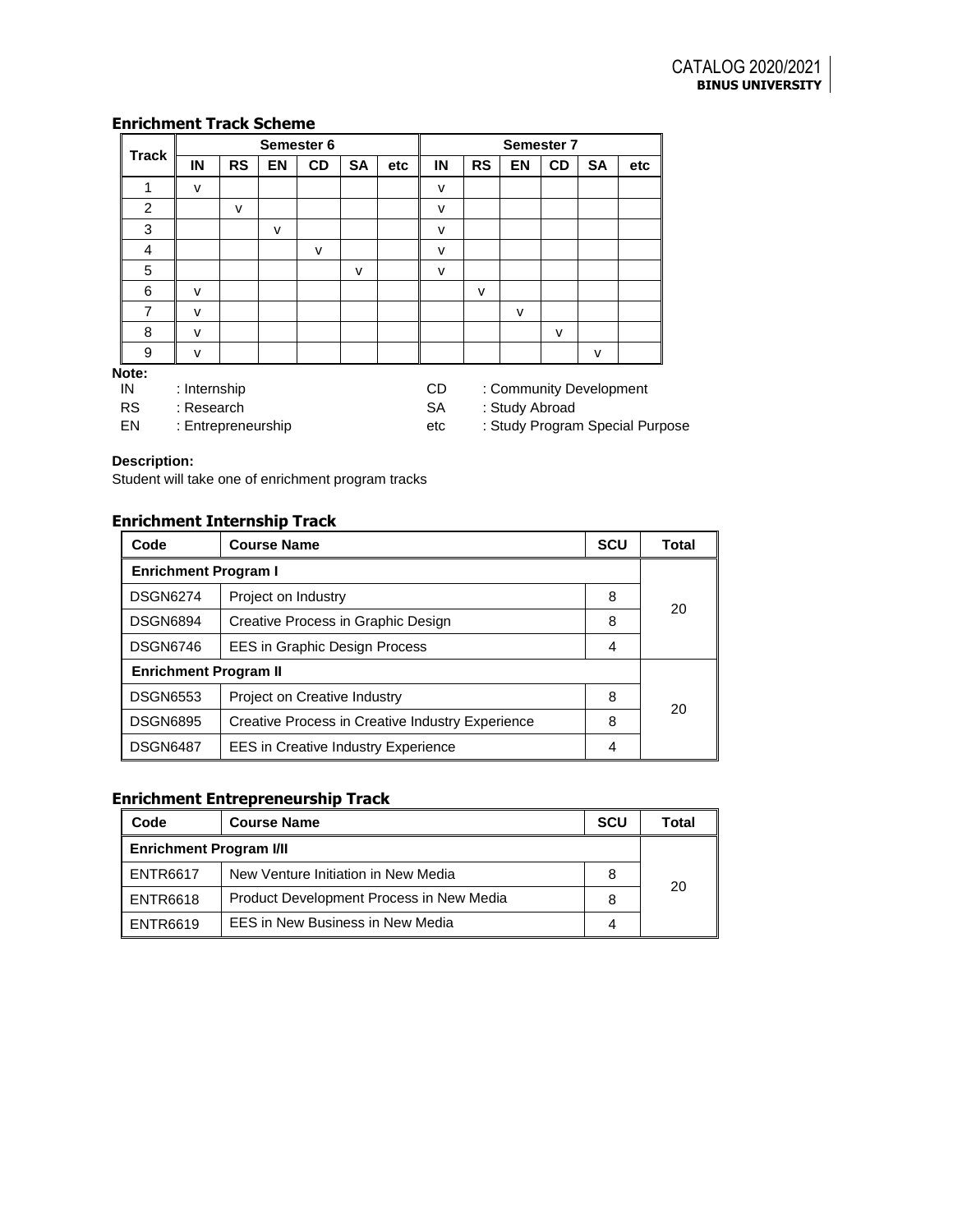### **Enrichment Research Track**

| EIII ICHHEIIL RESEALCH-HACR    |                                                                  |              |    |  |  |  |  |
|--------------------------------|------------------------------------------------------------------|--------------|----|--|--|--|--|
| Code                           | <b>Course Name</b>                                               | <b>Total</b> |    |  |  |  |  |
| <b>Enrichment Program I/II</b> |                                                                  |              |    |  |  |  |  |
| <b>RSCH6274</b>                | <b>Research Experience</b>                                       |              |    |  |  |  |  |
| <b>RSCH6601</b>                | Scientific Writing in Visual Communication<br>Desian<br>Research | 8            | 20 |  |  |  |  |
| <b>RSCH6436</b>                | Global EES in Visual Communication Design Research               |              |    |  |  |  |  |

# **Enrichment Community Development Track**

| Code                    | <b>Course Name</b>                                                 | <b>SCU</b> | Total |  |  |
|-------------------------|--------------------------------------------------------------------|------------|-------|--|--|
| Enrichment Program I/II |                                                                    |            |       |  |  |
| $\blacksquare$ CMDV6155 | Community Outreach Project Implementation                          | 8          |       |  |  |
| $\blacksquare$ CMDV6297 | Visual Communication Project Design in Community<br>Outreach       | 8          | 20    |  |  |
| $\blacksquare$ CMDV6252 | Employability<br>and Entrepreneurial Skills in Design<br>Community | 4          |       |  |  |

## **Enrichment Study Abroad Track**

| Code                           | <b>Course Name</b>                      | <b>SCU</b>    | <b>Total</b> |  |  |
|--------------------------------|-----------------------------------------|---------------|--------------|--|--|
| <b>Enrichment Program I/II</b> |                                         |               |              |  |  |
|                                | Elective courses list for study abroad* |               |              |  |  |
| GLOB6005                       | Elective Course for Study Abroad 1      | 4             |              |  |  |
| GLOB6006                       | Elective Course for Study Abroad 2      | 4             |              |  |  |
| GLOB6007                       | Elective Course for Study Abroad 3      | 4             |              |  |  |
| GLOB6008                       | Elective Course for Study Abroad 4      | 4             |              |  |  |
| GLOB6009                       | Elective Course for Study Abroad 5      | 2             |              |  |  |
| GLOB6010                       | Elective Course for Study Abroad 6      | 2             | 20           |  |  |
| GLOB6011                       | Elective Course for Study Abroad 7      | 2             |              |  |  |
| GLOB6012                       | Elective Course for Study Abroad 8      | $\mathcal{P}$ |              |  |  |
| GLOB6013                       | Elective Course for Study Abroad 9      | 2             |              |  |  |
| GLOB6014                       | Elective Course for Study Abroad 10     | 2             |              |  |  |
| GLOB6015                       | Elective Course for Study Abroad 11     | $\mathcal{P}$ |              |  |  |
| GLOB6016                       | Elective Course for Study Abroad 12     | 2             |              |  |  |
| GLOB6251                       | Elective Course for Study Abroad 29     | 4             |              |  |  |

\*) Transferred courses will be transferred based on credit transfer policies on study program with total of 20 credits.